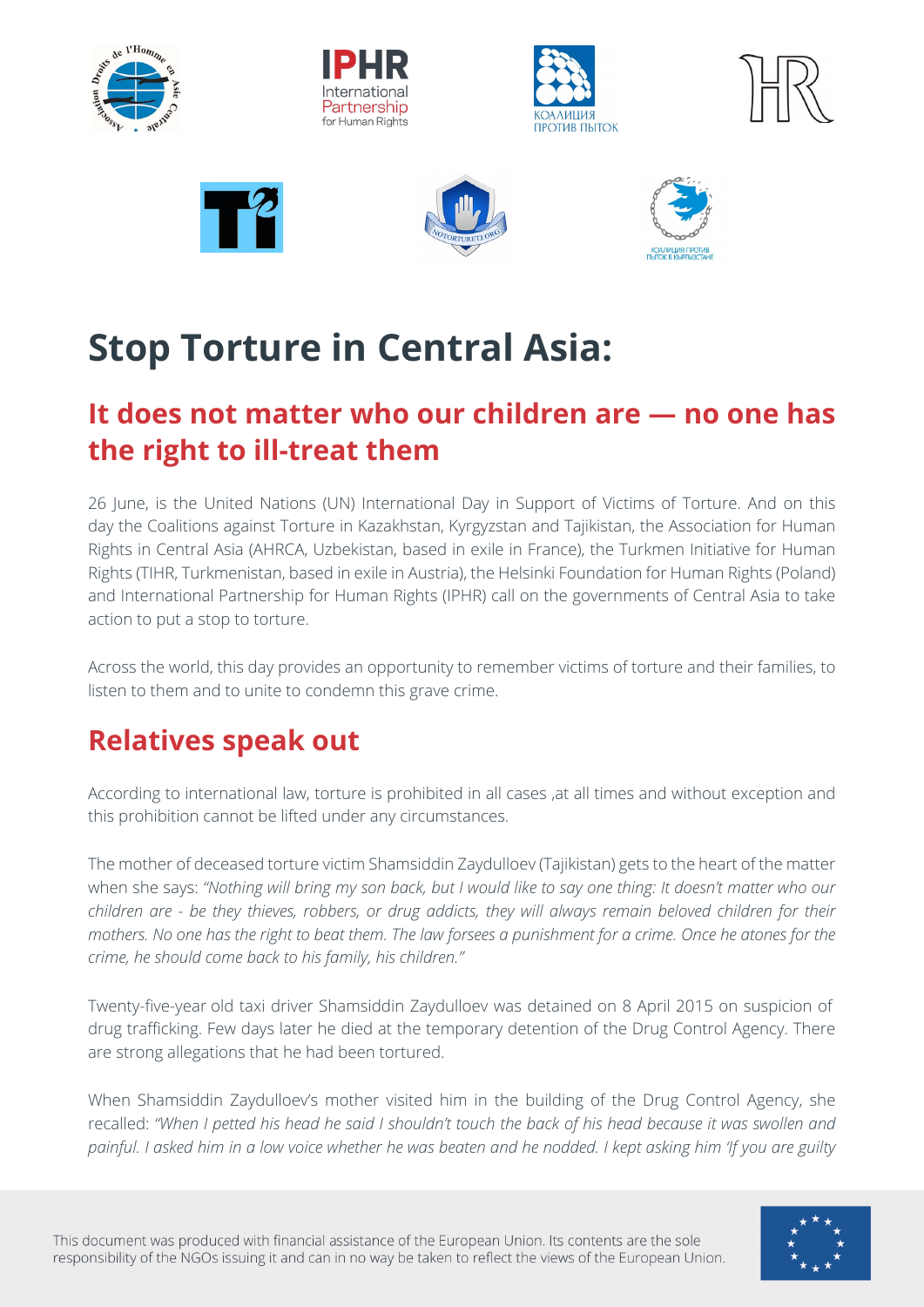*of something, better to admit it and serve your term in the prison, than to be beaten here'. He said, 'Mum, I'm just a driver, I am just taking the clients wherever they ask me , I did not do anything"*.

For the next three days officials denied her access to her son under various pretexts. Early on 13 April, the family was informed that Shamsiddin was dead. His parents later told a lawyer working with the NGO Coalition against Torture that when they saw his body in the morgue it was covered in bruises and provided the Coalition with several photographs as evidence. On 25 April, the General Prosecutor's Office opened criminal proceedings for "torture". On 13 May, the parents and the lawyer were given the results of the forensic medical examination that was conducted after the autopsy, which concluded that Shamsiddin had died from pneumonia. A second forensic examination, ordered by the Prosecutor's officer after the parents had appealed the first one, noted serious injuries. However, on 23 December 2015 the Prosecutor General's Office closed the criminal investigation for "lack of evidence of a crime". Shamsiddin's mother appealed against this decision and proceedings were opened at the Sino District Court. After three years of fighting for justice for her son, the case was finally dismissed by the Court of Cassation in May 2018: which ruled that Shamsiddin had died of "acute bilateral pneumonia".

# **Ongoing Challenges**

Torture and ill-treatment continue to be widely used in all five Central Asian countries. Hundreds of individuals are charged and convicted based on confessions extracted under duress; and, fearful of suffering from reprisals, numerous victims of torture and their relatives do not lodge complaints. Lawyers, doctors and human rights defenders also risk harassment, intimidation and other reprisals when they speak out about torture. In all five countries, law enforcement and prison officials often prevent lawyers from visiting their clients and speaking with them in confidence, and the judiciary lacks independence. None of the countries has established independent mechanisms to investigate allegations of torture and many investigations are closed or dismissed despite overwhelming evidence of abuse.

The authorities of the five Central Asian countries fail to publish comprehensive statistics detailing the number of complaints, investigations, prosecutions and appeals in relation to torture and other forms of ill-treatment. In 2020 NGO Coalitions Against Torture recorded 225 new cases involving allegations of torture and other forms of ill-treatment in Kazakhstan, and 38 new cases in Tajikistan. In Kyrgyzstan the NGO Coalition Against Torture worked on 49 cases. In Uzbekistan the ability of human rights activists to track and record cases has been hampered by the fact that authorities have denied registration to independent human rights NGOs and limitations on their access to detention facilities, but the exiled AHRCA continues to receive credible allegations of torture on a regular basis. In **Turkmenistan**, the closed nature of the regime has made it impossible for activists to compile meaningful statistics but individual cases continue to come to light, such as the torture and ill-treatment of relatives of human rights activists living in exile.

In late July 2020, a group of four police officers in plainclothes came to the home of Babajan Taganov in the village of Agalan in Turkmenistan. Babajan Taganov is the brother of Turkmenistani human rights activist Dursultan Taganova, who now lives in exile. They took Babajan to the Serdarabat police department in the eastern Lepab region, where he was severely beaten and "punished" for his sister's criticism of the goverment. On 15 August 2020, Babajan Taganov was hospitalised with a serious stab wound which he sustained in unclear circumstances while staying at a dacha close to the airport, with his 14-year-old brother. Some time before the incident, the police had asked aquaintances about their whereabouts. Relatives and friends who visited Taganov were later detained for questioning. The criminal investigation into Babajan's stabbing was soon dropped.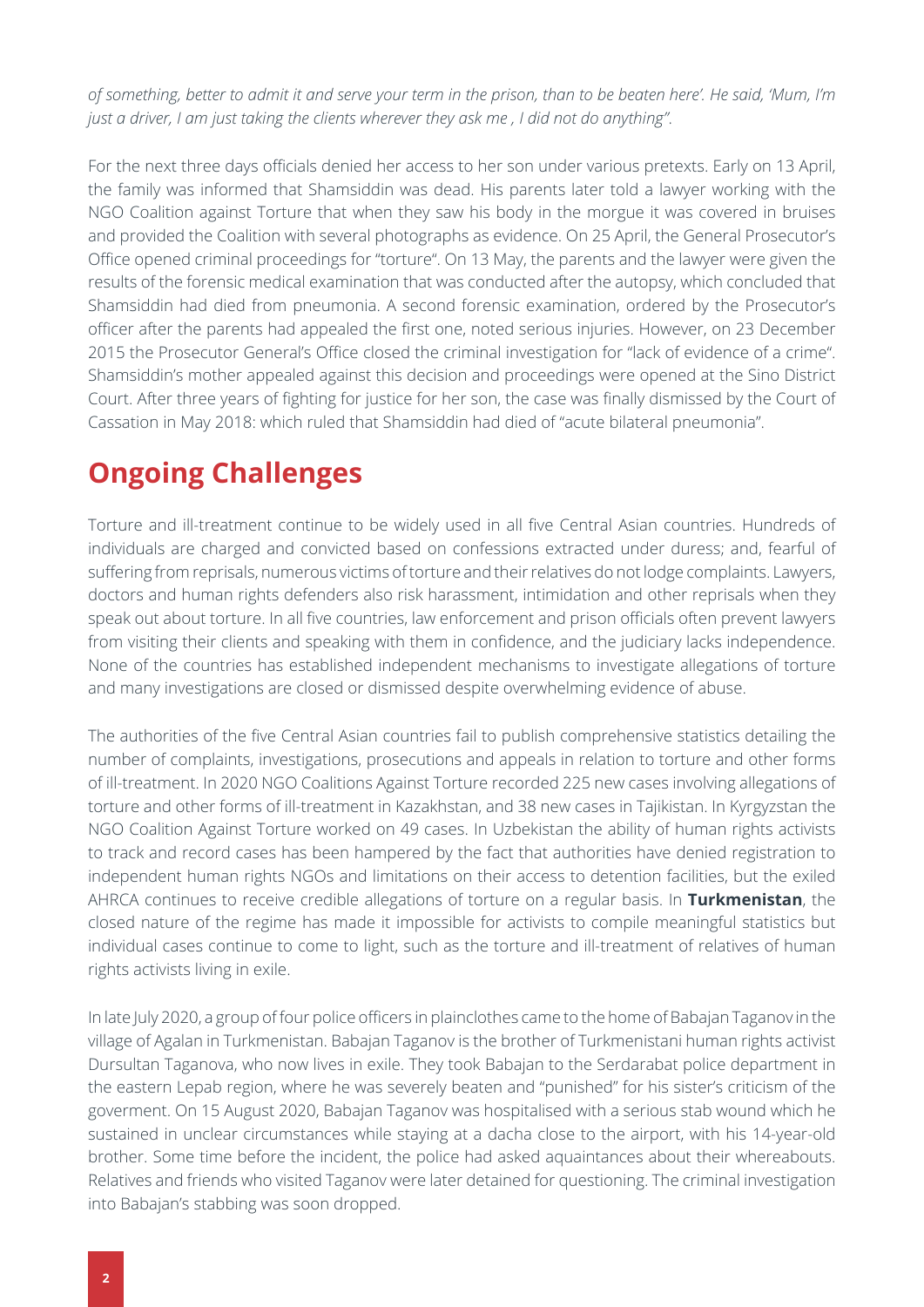In **Kyrgyzstan**, the authorities fail to implement international standards, in particular UN treat body decisions. As of 26 May 2021, the Human Rights Committee had adopted 34 views on individual complaints where it found Kyrgyzstan to be in violation of its human rights commitments ; 56 per cent of these cases involved torture and ill-treatment. To date, Kyrgyzstan has not provided official information on the measures taken to implement the Committee's views and no effective implementation mechanism has been set up.

In the other Central Asian countries ineffective investigation of torture remains a problem. Under **Kazakhstan**'s Criminal Procedure Code, reports of torture must be investigated immediately rather than being limited to a preliminary enquiry. However, in practice, cases are only referred for investigation after being registered in the Unified Register of Pre-Trial Investigations (UPRI) and in a large number of cases law enforcement officials have simply refused to register complaints of torture and ill-treatment in the UPRI.

In **Tajikistan**, amnesty laws are regularly applied to those convicted of torture offences. The conviction of three perpetrators in the case of Khasan Yodgorov is a recent example:

Khasan Yodgorov, a citizen of Tursunzoda, was forced to confess to a murder in November 2017 after he was beaten and tortured with electricity at the Tursunzoda Ministry of Internal Affairs (OMVD). His mother was repeatedly summoned after Yodgorovs arrest and forced to testify against her son under torture (police officers threw her against a wall and crushed her hand) and psychological pressure.

Six months later, Yodgorov was released from pre-trial detentionon 15 May 2018, after the real killer was caught. The next day, he filed an complaint against three officers from the Tursunzoda OMVD, and in October 2018, criminal proceedings were instituted against them. Their case moved to the Supreme Court in August 2019.On 17 June 2021 the three officers were found guilty of torturing Khasan Yodgorov and his mother and sentenced to prison terms of between 10 years and 13 years under Article 316 (excess of official authority), Article 323 (forgery of documents) and Article 143.1. (torture) of Tajikistan's Criminal Code.However, the Supreme Court applied the Amnesty Act, thus reducting the sentences of two of the officers by a quarter. While the conviction of the three perpetrators is a positive development, the use of amnesty laws to people found guilty of torture clearly contradicts international standards.

Additionally, in **Tajikistan**, despite legal guarantees for human rights during arrest and detention, detainees are still often held incommunicado during the early stages of detention, without contact with the outside world. This is especially the case when it comes to those suspected of serious and especially serious crimes. Lawyers are denied immediate access to their clients and the staff of pre-trial detention centres still require written permission from the investigator or a judge, although recent legal amendments have annulled such requirements.

In **Uzbekistan**, many reports relate to torture and ill-treatment during the early hours or days of detention when detainees are held incommunicado. The lack of an urgent response mechanism to reports of torture, leads to the loss of evidence about torture. The expert group on the prevention of torture of the National Preventive Mechanism under the Human Rights' Ombudsman was established in 2019 but so far has not proved independent or effective in preventing torture. Victims of torture, their relatives and lawyers who try to complain about torture find themselves exposed to harassment and worse.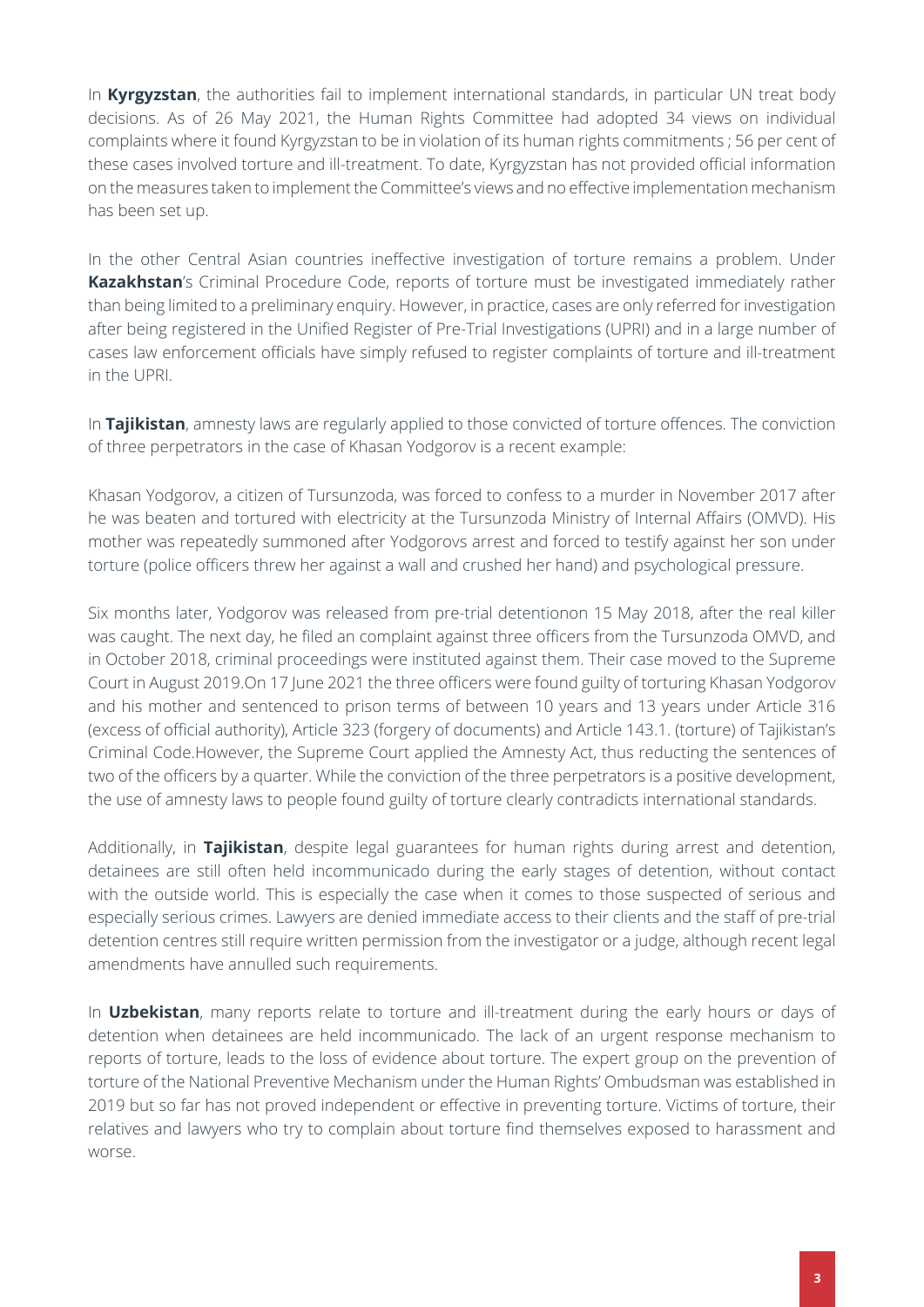Alexander Trofimov, 29-year-old father of two, is a good example: On 6 May 2021, Trofimov was arrested on suspicion of stealing money and was tortured by police on 6 and 7 May 2021 while being detained at Chilanzar District Police Directorate in Tashkent without contact with the outside world. Four or five police officers kicked Trofimov, hit him with truncheons and punched him on the head, body and legs, forced him to do the splits while officers took turns to jump on his back awhile his hands were handcuffed. Police allegedly told Trofimov that if he confessed to theft he would be released. They also threatened him with additional violence if he told his lawyer that he had been tortured or ill-treated. He was only able to meet his lawyer on 8 May, shortly before the remand hearing began. During the hearing the lawyer told the judge that his client had been tortured and requested that a medical forensic examination, but the judge refused. Only on 10 May was Trofimov transferred to a medical centre for examination and to date, the results of this examination have not been made available to Trofimov's lawyer or relatives. Trofimov's mother has sent several complaints to relevant authorities requesting an investigation into the allegations of torture of her son, and on 7 June 2021, the General Prosecutor's Office launched an official investigation into the allegations of t torture - nearly one month after the events. Despite this, Alexander's relatives have not been able to see him since 18 May and do not know his current whereabouts.

Over the past decade, the NGO Coalitions Against Torture in Central Asia have actively fought for redress for victims of torture and their families. Thanks to their efforts, compensation for moral damages has been paid to victims of torture (or the families of the deceased) in some countries. While these developments have set important precedents, the amounts of compensation paid are often inadequate and not commensurate to the gravity of the crime of torture.

In a recent case from October 2020 brought by the **Tajikistani** Coalition Against Torture, the court dismissed a compensation claim on the grounds that the Ministry of Internal Affairs declared that it was "not responsible for the unlawful actions of its employees", and that the "damages incurred should be recovered from the perpetrators".

To date, the UN Committee against Torture and the Human Rights Committee have issued 16 views on cases involving torture from **Kazakhstan**. However, in only three cases has compensation been paid to applicants: Bairamov 197 EUR (100 000 Tenge), Gerasimov and Rakishev 1970 EUR each (1 million Tenge).

### **Positive developments**

The saying "A constant drip wears away stone" epitomises the persistent work of civil society groups in Central Asia. Anti-torture coalitions and human rights NGOs have supported many victims in their struggle for justice. They continue to urge national authorities to eradicate torture and to advocate for change on an international level.

Thus, despite all the challenges ahead and the still entrenched practice of torture, there have been some rays of hope:

For example, after persistent calls by the **Kazakhstani** Anti-Torture Coalition about the need to strengthen domestic legislation against torture, the Coalition is now working with the Ministry of Internal Affairs of Kazakhstan, the Office of the Prosecutor General and the National Human Rights Centre on concrete proposals for the improvement of national legislation.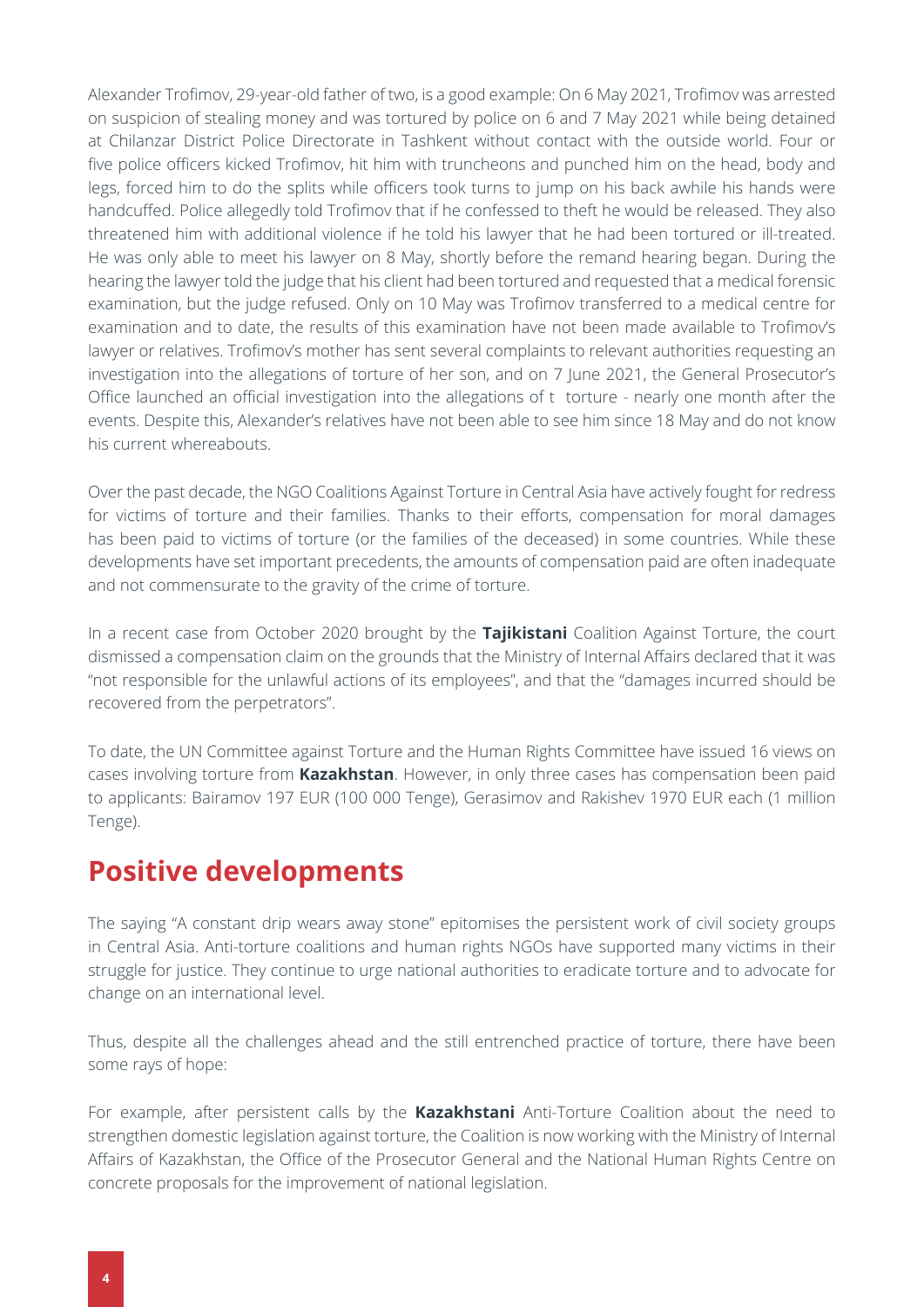In May 2021 **Turkmenistan** amnestied 16 Jehovah's Witnesses convicted for conscientious objection, the overwhelming majority of whom had reportedly been beaten and tortured in detention.<sup>1</sup>

**Kyrgyzstan** has made some progress in compensating torture victims. For example, in February 2021, the Jalal-Abad Regional Court upheld a decision of the Aksy District Court which awarded compensation to torture victim Maksatbek uulu Samarbek on the grounds of "ineffective investigations into an allegation of torture".

**Tajikistan** increased penalties for torture in domestic legislation and strengthened detainees' and prisoners' rights. Anti-Torture coalition members welcomed also the adoption of the penitentiary reform programme and its action plan with the broad involvement of Tajikistani civil society groups.

The authorities in all Central Asian countries must acknowledge the scale of the problem of torture, publish comprehensive statistics on cases and investigations, allow independent monitors full access to detention facilities, enter into genuine cooperation with relevant UN mechanisms and address entrenched systemic problems in a transparent manner. Concerted efforts by states are still needed if torture is to be eradicated.

For further information on concerns, recommendations and individual cases of victims of torture, please refer to the following documents:

### **TAJIKISTAN**

- **•** Key human rights concerns in Tajikistan: Briefing papers for EU-Tajikistan Human Rights Dialogue, 11 November 2020, *[https://www.iphronline.org/key-human-rights-concerns-in-tajikistan-briefing-papers](https://www.iphronline.org/key-human-rights-concerns-in-tajikistan-briefing-papers-for-eu-tajikistan-human-rights-dialogue.html)[for-eu-tajikistan-human-rights-dialogue.html](https://www.iphronline.org/key-human-rights-concerns-in-tajikistan-briefing-papers-for-eu-tajikistan-human-rights-dialogue.html)*
- **•** Joint NGO submission under the Committee against Torture's follow-up procedure, (*[https:// www.](https://www.iphronline.org/tajikistan-joint-ngo-submission-under-the-committee-against-torture-s-follow-up-procedure.html) [iphronline.org/tajikistan-joint-ngo-submission-under-the-committee-against-torture-s-follow- up](https://www.iphronline.org/tajikistan-joint-ngo-submission-under-the-committee-against-torture-s-follow-up-procedure.html)[procedure.html](https://www.iphronline.org/tajikistan-joint-ngo-submission-under-the-committee-against-torture-s-follow-up-procedure.html)*), NGO Coalition against Torture and Impunity in Tajikistan, International Partnership for Human Rights and Helsinki Foundation for Human Rights, March 2020
- **•** Torture, ill-treatment, the death penalty and the shrinking space for NGOs, Joint NGO submission to the United Nations Human Rights Committee ahead of the consideration of Tajikistan's Third Periodic Report at the 126th session in July 2019 (*[https://www.iphronline.org/wp-content/ uploads/2019/06/](https://www.iphronline.org/wp-content/uploads/2019/06/Tajikistan-torture-submission-1.pdf) [Tajikistan-torture-submission-1.pdf](https://www.iphronline.org/wp-content/uploads/2019/06/Tajikistan-torture-submission-1.pdf)*)

### **UZBEKISTAN**

- **•** Key human rights concerns in Uzbekistan: Briefing papers for EU-Uzbekistan Human Rights Dialogue, 21 June 2021, *<https://www.iphronline.org/eu-uzbekistan-human-rights-dialogue-2021.html>*
- **•** Uzbekistan: authorities must investigate allegations of torture against Alexander Trofimov, 4 June 2021, *<https://www.iphronline.org/uzbekistan-alexander-trofimov.html>*
- **•** Uzbekistan: NGOs join the UN WGAD in calling for the immediate release of former diplomat Kadyr Yusupov, 16 June 2021, *<https://www.iphronline.org/uzbekistan-un-wgad-kadyr-yusupov.html>*

<sup>1</sup> Over the last years, the UN Human Rights Committee issues 13 rulings in favour of 15 Jehovah's Witnesses from Turkmenistan, *[https://tbinternet.ohchr.org/\\_layouts/15/treatybodyexternal/TBSearch.aspx?Lang=En&CountryID=180](https://tbinternet.ohchr.org/_layouts/15/treatybodyexternal/TBSearch.aspx?Lang=En&CountryID=180)*